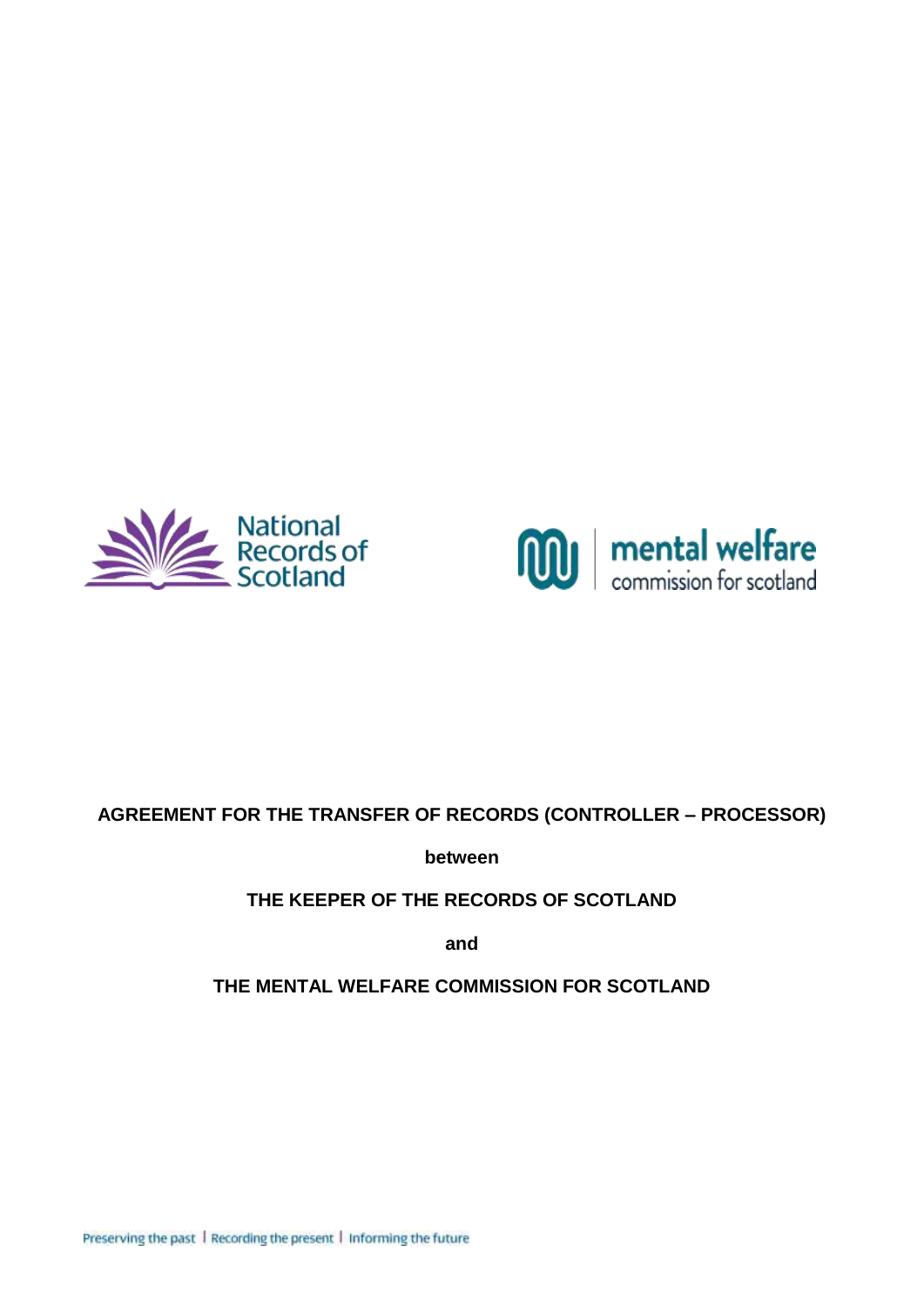#### <span id="page-1-1"></span><span id="page-1-0"></span>**1. DEFINITIONS AND INTERPRETATION**

1.1. In this Agreement, unless the context otherwise requires, the following terms shall have the following meanings:

"**1990 Regulations**" means the Disposal of Court Records (Scotland) Regulations 1990;

"**Agreement**" means this legally binding Agreement between the Parties consisting of clauses and Schedule 1 *(Data Protection)* for the transfer of records between the Keeper and the Client;

"**Business Day**" means a day other than a Saturday, Sunday or the Keeper's bank holiday in Scotland within the meaning of the Banking and Financial Dealings Act 1971.;

"**Client**" means the Mental Welfare Commission for Scotland, Thistle House, 91, Haymarket Terrace, Edinburgh, EH12 5HE (MWC);

"**Controller**", "**Processor**", "**Process**" (and cognate expressions "**Processing**" and "**Processed**"), "**Data Subject**" and "**Personal Data**" have the meanings given in the Data Protection Laws and cognate expressions shall be construed accordingly;

"**Data Protection Laws**" means any law, statute, subordinate legislation, regulation, order, mandatory guidance or code of practice, judgment of a relevant court of law, or directives or requirements of any regulatory body which relates to the protection of individuals with regard to the Processing of Personal Data to which a Party is subject including the Data Protection Act 2018 and any statutory modification or re-enactment thereof and the GDPR

"**DPA 2018**" means the Data Protection Act 2018;

"**GDPR**" means the General Data Protection Regulation (EU) 2016/679 of the European Parliament and of the Council of 27 April 2016, as amended by the Data Protection, Privacy and Electronic Communications (Amendments etc) (EU Exit) Regulations 2019 on the protection of natural persons with regard to the Processing of Personal Data and on the free movement of such data, and repealing Directive 95/46/EC

"**UK GDPR**" means the General Data Protection Regulation (*Regulation (EU) 2016/679*) as amended by the Data Protection, Privacy and Electronic Communications (Amendments etc) (EU Exit) Regulations 2019;

"**EI(S) Regulations 2004**" means the Environmental Information (Scotland) Regulations 2004 (and any subordinate regulations made under them from time to time or any superseding or amending regulations) together with any guidance and/or codes or practice issued by the Information Commissioner, the Scottish Information Commissioner and/or any relevant government department in relation to such regulations.

"**FOISA 2002**" means the Freedom of Information (Scotland) Act 2002 and any subordinate legislation made under this Act from time to time or any superseding or amending enactments or regulations, together with any guidance and/or codes of practice issued by the Information Commissioner, the Scottish Information Commissioner and/or any relevant government department in relation to such legislation;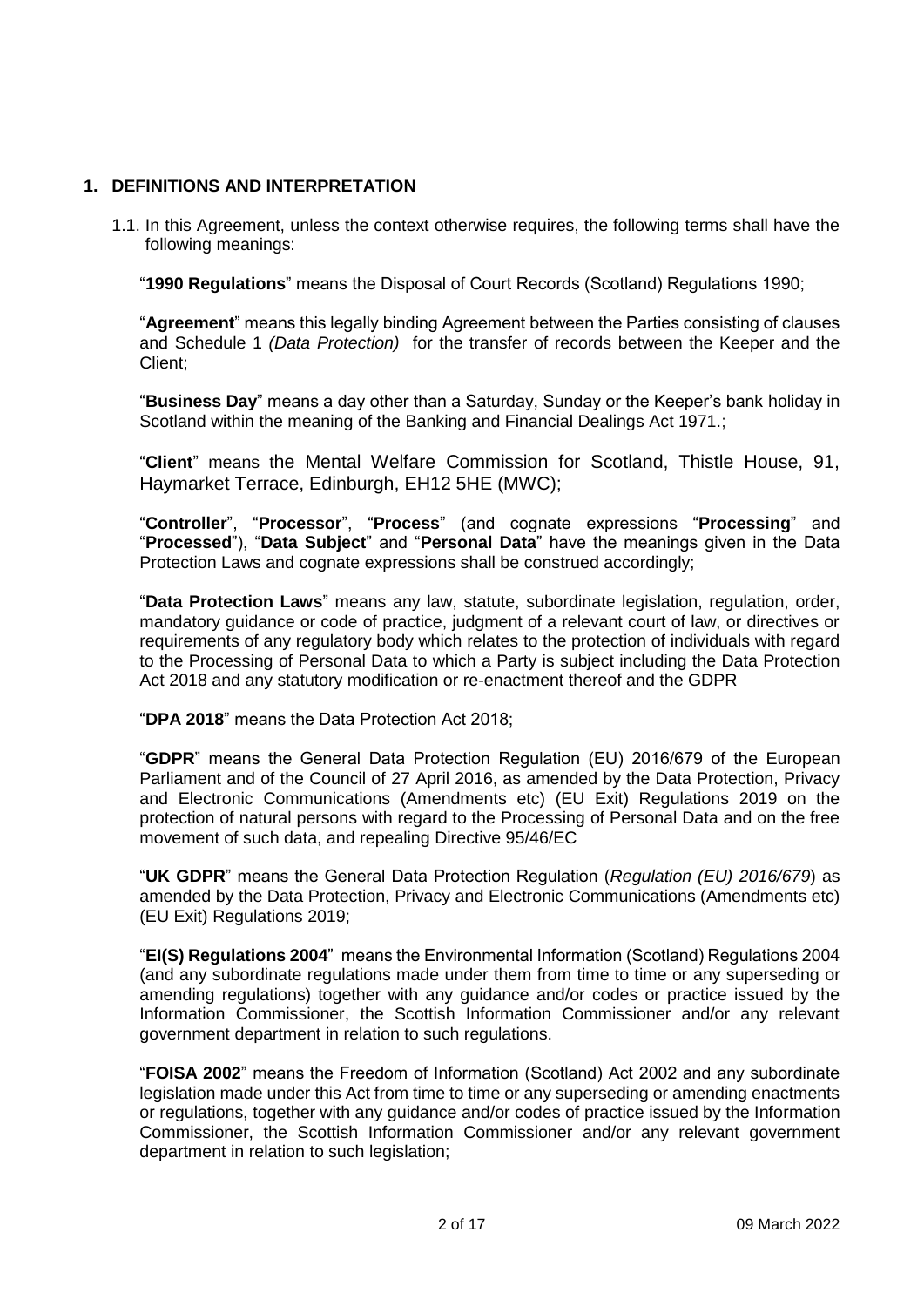**"Force Majeure Event"** means any event or occurrence affecting the performance by a Party of its obligations under this Agreement arising from acts, events, omissions or circumstances beyond either party's control, including but not limited to acts of god, perils of the sea or air, fire, flood, drought, explosion, sabotage, accident, embargo, riot, civil commotion or civil authority including acts of local government and parliamentary authority; breakdown of equipment or telecommunication failures (but only insofar as arising from acts, events, omissions or circumstances beyond either party's control); war, terrorism, nuclear, chemical or biological contamination; extreme adverse weather conditions; epidemic; and labour disputes of whatever nature and for whatever cause arising including, without prejudice to the generality of the foregoing, work to rule, overtime, strikes and lock outs;

**"Keeper"** means the Keeper of the Records of Scotland;

"**Law**" means any law, statute, subordinate legislation within the meaning of section 21(1) of the Interpretation Act 1978, bye-law, enforceable right within the meaning of section 2 of the European Communities Act 1972, regulation, order, mandatory guidance or code of practice, judgment of a relevant court of law, or directives or requirements of any regulatory body with which the Client is bound to comply.

"**NRS**" means National Records of Scotland;

**"NRS Client Web Archive"** the collection of archived copies of Websites that will be captured, preserved and made accessible through the NRS Web Continuity Service.

**"NRS Web Continuity Service"** means the service provided by NRS by which users who encounter '404 page not found' error messages on specified live Websites are redirected to the NRS Client Web Archive, where a search for an archived version of the content is made.

**"Party"** Means either of the Keeper or the Client;

"**Personal Data**" has the meaning given in Data Protection Laws.

"**Personal Data Breach**" a breach of security leading to the accidental or unlawful destruction, loss, alteration, unauthorised disclosure of, or access to, Personal Data transmitted, stored or otherwise Processed;

"**PR Act 1958**" means the Public Records Act 1958;

"**PR(S) Act 1937**" means the Public Records (Scotland) Act 1937;

"**PR(S) Act 2011**" means the Public Records (Scotland) Act 2011;

"**Schedule**" means the Schedule (*Data protection*) (including its Annex) to this Agreement

**"ScotlandsPeople Website"** means the Government Website and Branding owned, operated and managed by NRS which is accessed from the domain [www.scotlandspeople.gov.uk;](http://www.scotlandspeople.gov.uk/)

"**Sub-processor**" any third party appointed by a Processor to Process Personal Data on behalf of that Processor in connection with this Agreement.

**"Web Page(s)"** means a specific collection of information provided by a Website and displayed to a user in a web browser.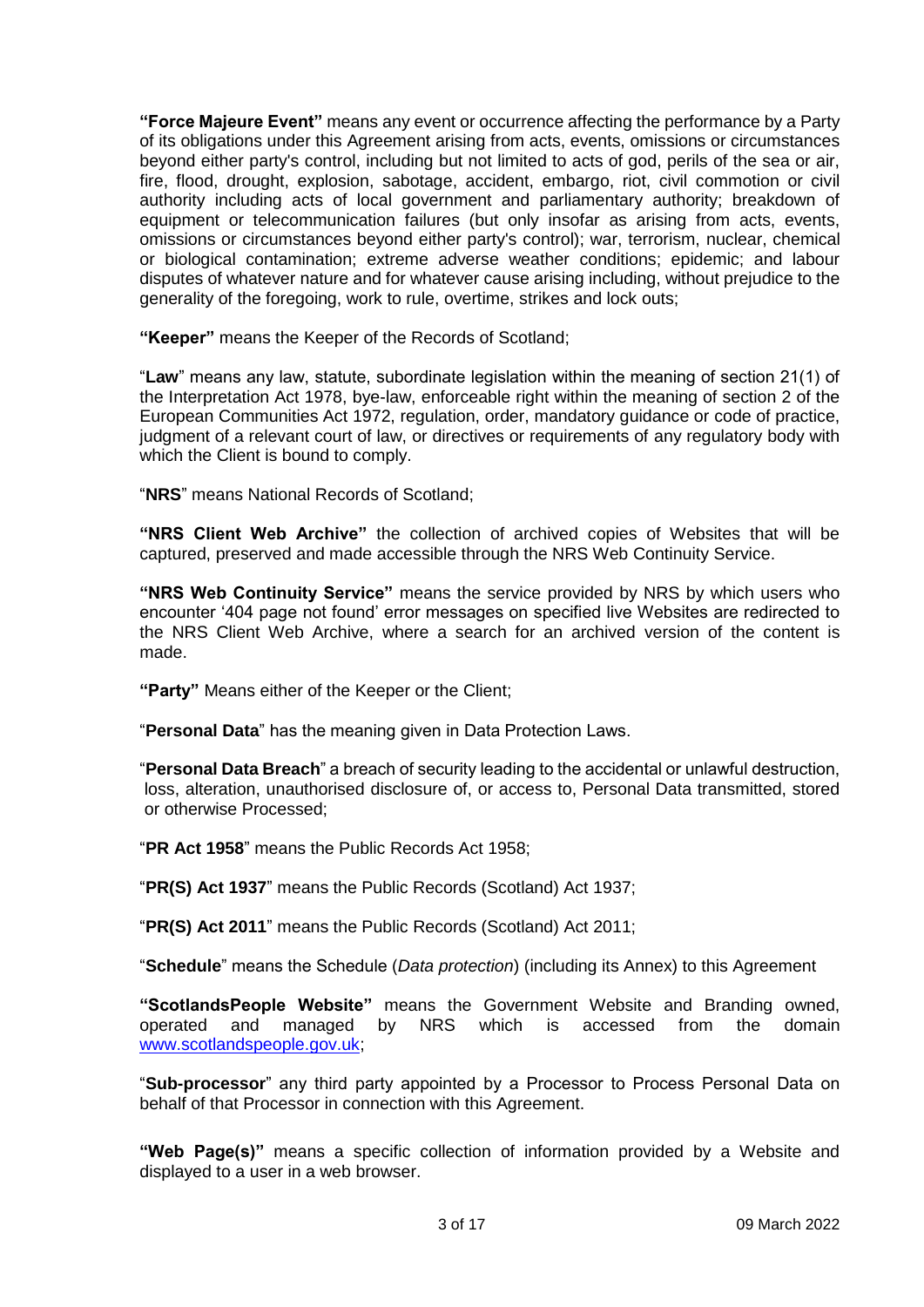**"Website(s)"** means a collection of Web Pages and related content located under a single domain name typically produced by a single person or organisation. All publically accessible Websites collectively constitute the world wide web.

- 1.2 Where in this Agreement a definition relates to the scope or details of the Transfer of Records or any part of the Agreement which may be amended under the Change Control Procedure, then if a Change is made in accordance with that procedure, the relevant definition shall be deemed to be amended to reflect the relevant Change.
- 1.3 The interpretation and construction of this Agreement is subject to the following provisions:
	- (a) words importing the singular meaning include, where the context so admits, the plural and vice versa;
	- (b) references to any statute, enactment, order, regulation or other similar instrument are construed as a reference to the instrument as amended by any subsequent instrument or re-enacted;
	- (c) references to any person include natural persons and partnerships, firms and other incorporated bodies and all other legal persons of whatever kind and however constituted and their successors and permitted assignees or transferees;
	- (d) the words "include", "includes" and "including" and similar expressions are to be construed as if they were immediately followed by the words "without limitation"; and
	- (e) headings are included in this Agreement for ease of reference only and do not affect the interpretation or construction of this Agreement.

#### **2. PURPOSE AND STATUS OF THIS AGREEMENT**

- 2.1. This Agreement sets out the understanding between the Keeper and the Client on how the process of depositing, storing and accessing records of enduring historical, cultural and research value which have been or will be transferred from the Client to NRS will operate. Deposit of these types of records with NRS is pursuant to either:
	- 2.1.1. section 1, section 1A, section 2 or section 2A of the PR(S) Act 1937 (as applicable) and in fulfilment of the Client's record management obligations under the PR(S) Act 2011; or
	- 2.1.2. section 5 of the PR(S) Act 1937 and in fulfilment of the Client's record management obligations under the PR(S) Act 2011; or
	- 2.1.3. section 11A of the PR(S) Act 1937.
- <span id="page-3-0"></span>2.2. This Agreement is not intended to be legally binding where it is between government departments who are not able to enter into contracts with each other in terms of section 209(3) (*Application to the Crown*) of the DPA 2018. In all other cases, this Agreement is not intended to be legally binding with the exception of the following which shall be legally binding:
	- 2.2.1. clause [1](#page-1-0) (*Interpretation*);
	- 2.2.2. this clause [2.2;](#page-3-0)
	- 2.2.3. clauses [6.4,](#page-5-0) [6.5,](#page-6-0) [6.9](#page-6-1) and [6.10](#page-6-2) (*Respective obligations, access and use*);
	- 2.2.4. clauses [7.1,](#page-6-3) [7.2](#page-6-4) and [7.9](#page-8-0) (*Enquiries, requests and retransmission*);
	- 2.2.5. clauses 8.2 and 8.3 (*Copyright*);
	- 2.2.6. clause [9](#page-8-1) (*Disputes*);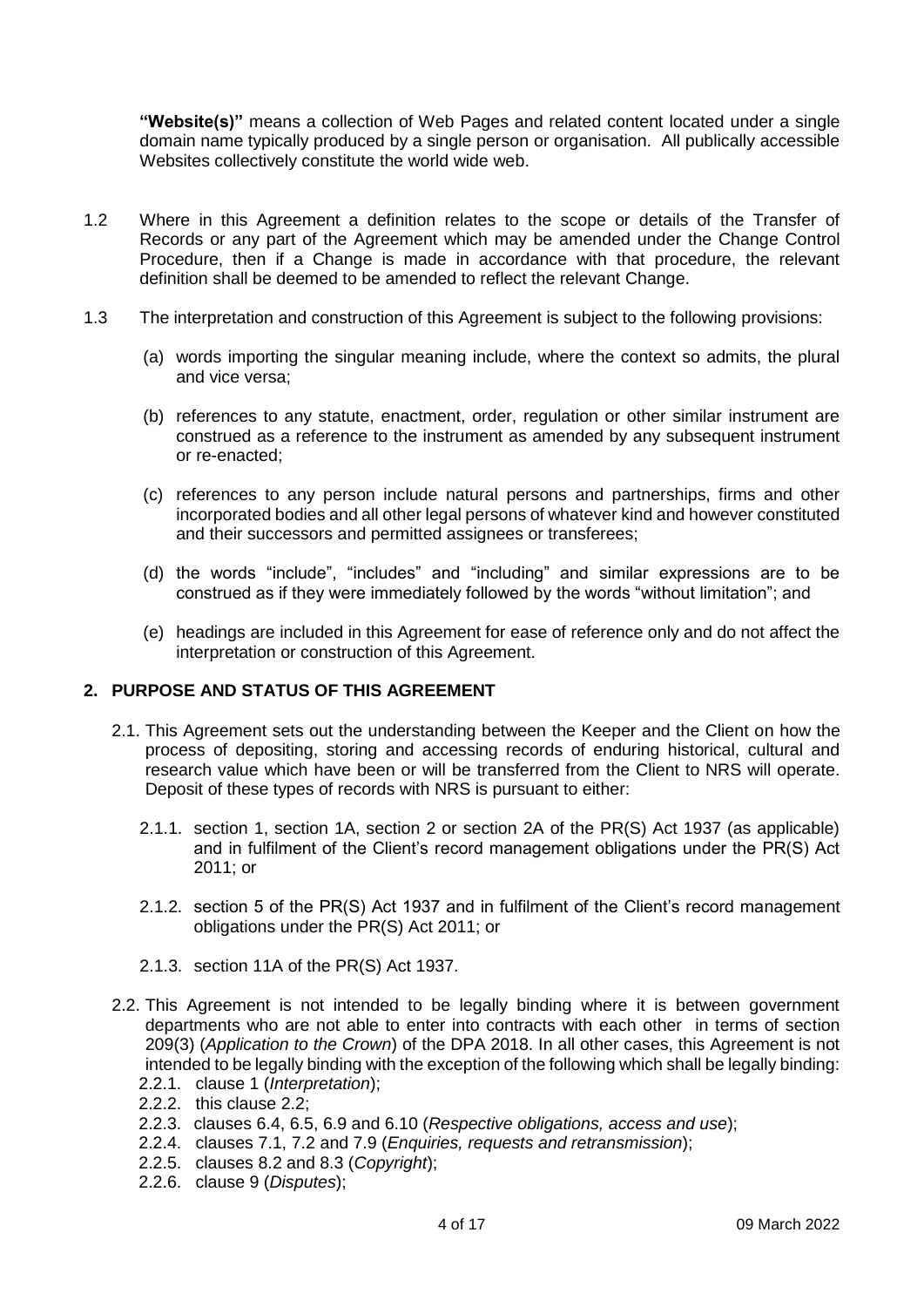- 2.2.7. clauses 10.1, 10.2 10.3 and 10.4 (*Term, termination and review*);
- 2.2.8. clause [0](#page-9-0) (*Governing law and jurisdiction*); and
- 2.2.9. the Schedule (*Data Protection*).
- 2.3. Nothing in this Agreement is intended to, or shall be deemed to, establish any partnership or joint venture between the parties, constitute either party as the agent of the other party, nor authorise either of the parties to make or enter into any commitments for or on behalf of the other party.

#### **3. BACKGROUND**

- 3.1. The Keeper is responsible to the Scottish Ministers for records transmitted to him under various statutory provisions including the PR(S) Act 1937 and section 3 of the PR Act 1958, as well as for records of the courts and those of independent origin selected for permanent preservation. The Keeper's functions are carried out by NRS, a non-Ministerial office forming part of the Scottish Government*.* NRS preserves Scotland's national archives so that they are available for current and future generations; it registers births, marriages, civil partnerships, deaths, divorces and adoptions; it operates the census; it publishes information about Scotland's population and households; it maintains the National Health Service Central Register; and it connects people of Scots ancestry with their past.
- 3.2 The Client is the Mental Welfare Commission for Scotland (MWC). Its aims are to uphold the rights and promote the welfare of individuals with mental illness, learning disabilities and related conditions, and to ensure that their care, treatment and support is lawful. The Commission's powers and duties are outlined primarily in two pieces of legislation: the Mental Health (Care and Treatment) (Scotland) Act 2003 and the Adults with Incapacity (Scotland) Act 2000. It was established originally under the Mental Health (Scotland) Act 1960 which replaced various bodies dating back to 1857. The MWC is accountable to Ministers of the Scottish Government for its statutory duties and how it spends public money. The MWC carries out work and produces reports independently from the Scottish Government. Records charting the MWC's history, high-level decision making and functions are deposited with the National Records of Scotland to preserve these public records for the nation. The Commission is also the data controller for the records of the National Confidential Forum (the NCF or the Forum). The Forum was set up as part of the Victims and Witnesses (Scotland) Act established in July 2014, and came to an end on the 28 June 2021 under the terms of the Redress for Survivors (Historical Child Abuse in Care) (Scotland) Act 2021. During its lifespan, the NCF was a committee of the MWC and did not exist as a separate legal entity from the Commission. Nonetheless, it operated independently. Key records of the NCF have also been transferred to the National Records of Scotland for permanent preservation.

#### **4. STATUTORY FRAMEWORK**

4.1. Section 5(1) of the PR(S) Act 1937 states that: *It shall be lawful for any Government Department, board of trustees, or other body or person having the custody of any records belonging to His Majesty and relating exclusively or mainly to Scotland (other than the documents specified in section four of this Act) to transmit such records to the Keeper [.]*

 4.2. The PR(S) Act 2011 obliges the Client to manage its public records in accordance with a records management plan, agreed with the Keeper, which includes provision for identifying and transferring records of enduring value to an appropriate archive repository.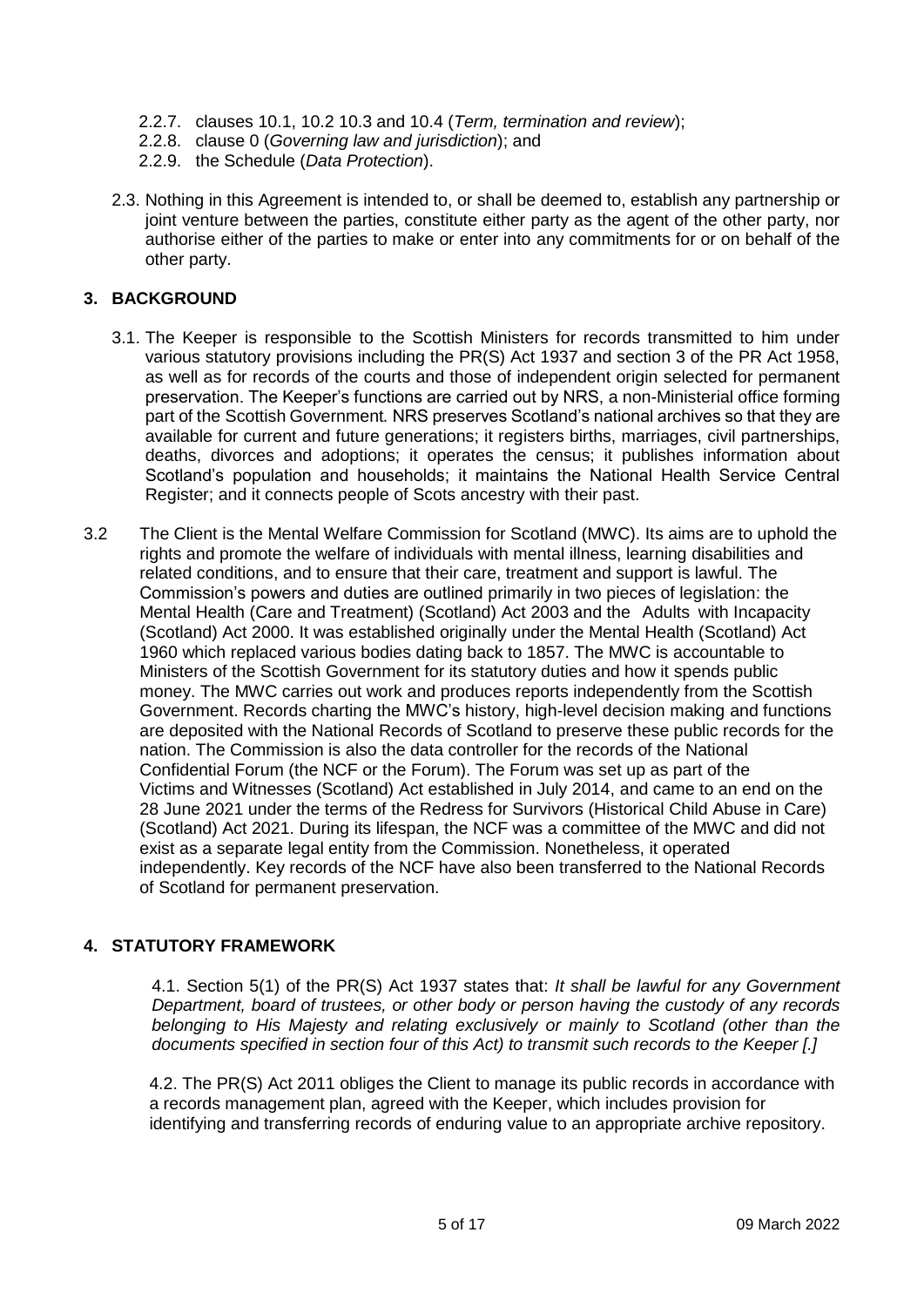#### <span id="page-5-1"></span>**5. RECORDS TRANSFERRED TO THE KEEPER, OWNERSHIP AND TERMS OF DEPOSIT**

<span id="page-5-2"></span>5.1. The records referred to in this Agreement are Client records of enduring value which are worthy of permanent preservation for their historical, cultural and research value, as determined by the Keeper in agreement with the Client. The records can be in any format, including paper and born digital (electronic). This Agreement covers the following records: annual reports, minutes of meetings, key policies, strategic plans, job descriptions, operational documents (when related to core activities), publications, NCF corporate governance records and redacted testimonies of NCF participants.

This Agreement also covers Websites owned and administered by Client: (the "**Websites**").

The Websites (if applicable) are important public records worthy of permanent preservation, and consequently shall be archived by the NRS Web Continuity Service as and when agreed by the Client and the Keeper. The Client agrees to complete the separate *NRS Web Continuity Service Questionnaire for Website Owners* which confirms the Client's permission for NRS to archive the Websites specified in the questionnaire. The *NRS Web Continuity Service Questionnaire for Website Owners* also provides further details of the service including ownership of archived content, frequency of capture, and mutual responsibilities.

The records (including any Websites, if relevant) set out in this clause [5.1](#page-5-2) (and other records/Websites which the Client may transfer to the Keeper from time to time) are known as the "**Client Records**."

- 5.2. The Keeper agrees to the deposit of the Client Records on behalf of the Scottish Ministers under section 5 of the PR(S) Act 1937 as a collection of national importance, and in fulfilment of the Client's records management obligations under the PR(S) Act 2011.
- 5.3. Ownership of the Client Records rests with the Client.

#### **6. RESPECTIVE OBLIGATIONS, ACCESS AND USE**

- 6.1. The Client agrees to provide the Keeper with access to its record stores to facilitate identification, appraisal and selection of records considered worthy of permanent preservation in NRS.
- 6.2. The Client *agrees to ensure that its records are properly managed to enable appraisal and processing by NRS.*
- 6.3. The Client agrees to ensure that any classified records selected for transfer to the Keeper have been declassified, with all protective markings removed from documents, prior to transmission to the Keeper.
- <span id="page-5-0"></span>6.4. The Client has sole discretion in connection with the access and use of the Client Records. The Client agrees to carry out a sensitivity review of the Client Records prior to transfer and to notify the Keeper in writing of any restrictions relating to the use and/or access of the Client Records (including any restrictions under Data Protection Legislation, FOISA 2002 and the EI(S) Regulations 2004). Such notification shall take place no later than at the time that the Client Records are transmitted to the Keeper and subsequently if there are any changes to such restrictions.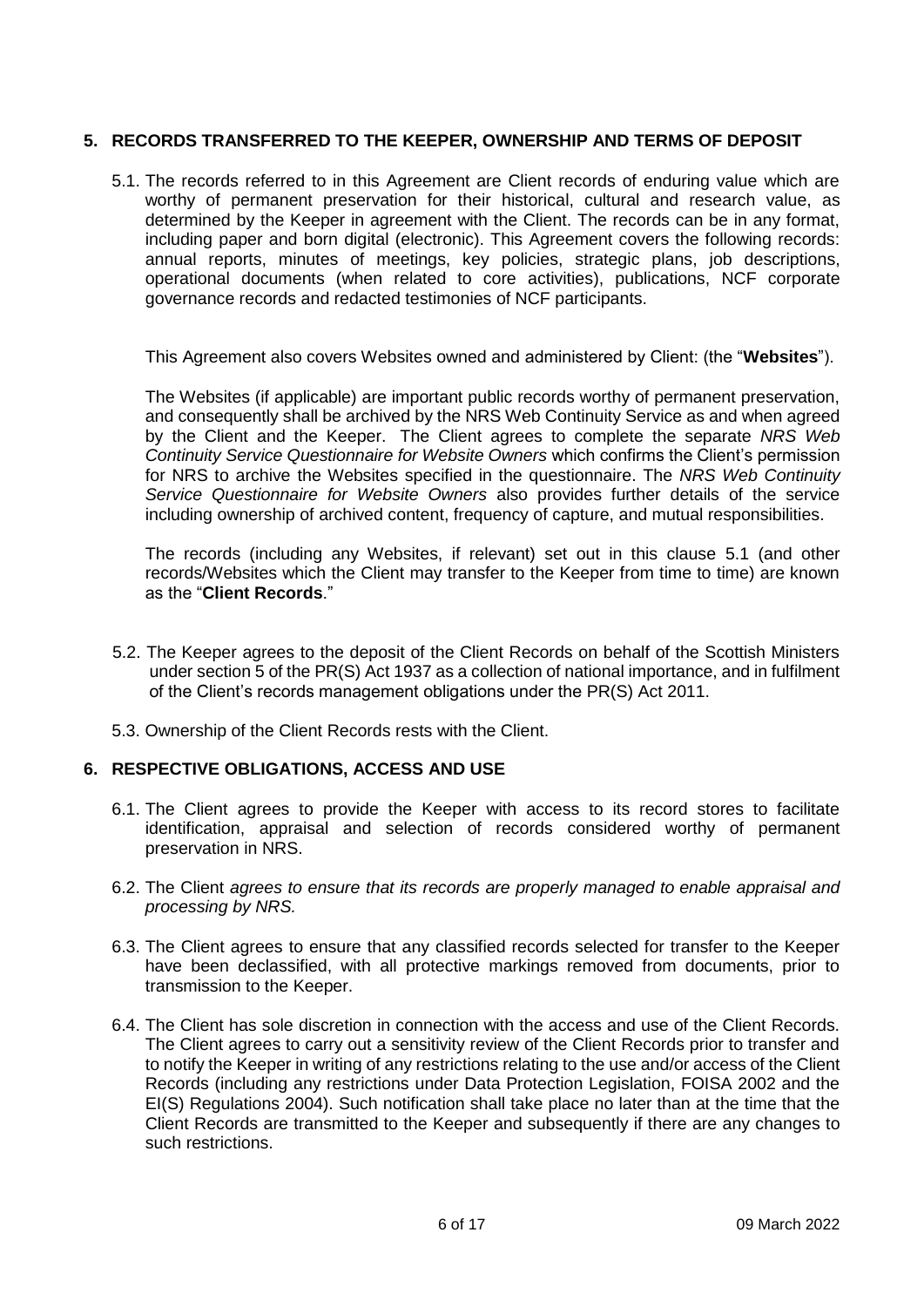- <span id="page-6-5"></span><span id="page-6-0"></span>6.5. The Client instructs the Keeper to store, manage and maintain the Client Records in accordance with the Keeper's relevant policies and procedures.
- 6.6. Where born digital records are deemed worthy of permanent preservation in NRS by the Keeper, the Client agrees to work with NRS in line with the current version of the *Depositor Guidance For the Transfer of Archival Born Digital Records*.
- 6.7. The Keeper may refuse to accept for preservation records in any format which are not considered suitable for permanent preservation, e.g. have poor explanatory documentation or metadata; are in poor physical condition or are digitally degraded; are disordered or disbound (especially where it is impossible to establish the original order with any certainty).
- 6.8. The Keeper may refuse to accept for preservation records in any format which are not considered suitable for permanent preservation, e.g. published information, library material and records still considered to be current or semi-current. These will remain in the custody of the Client.
- <span id="page-6-1"></span>6.9. The Keeper will place the catalogue consisting of a description of the Client Records onto the NRS online catalogue to permit public access to, and facilitate use of, the Client Records in the collection (always subject to clause [6.4\)](#page-5-0). The online catalogue will be anonymised in accordance with any access restrictions notified by the Client.
- <span id="page-6-2"></span>6.10. Where the Client Records involve Personal Data, both parties agree to comply with their obligations under Data Protection Legislation. The Schedule (*Data Protection*) sets out the agreement between the Keeper and the Client on how the Keeper will Process Personal Data on behalf of the Client, including the scope and type of Personal Data that will be Processed on behalf of the Client. Separately, the Keeper is a Controller in respect of any Personal Data contained within the business and/or contact details of the Client provided by the Client to the Keeper for the performance of this Agreement (such Personal Data being separate from the Client Records).

#### **7. ENQUIRIES, REQUESTS AND RETRANSMISSION**

- <span id="page-6-3"></span>7.1. As the owner of the Client Records, the Client is responsible for handling all enquiries and requests in respect of the Client Records in its sole discretion. Clauses [7.2](#page-6-4) to [7.4](#page-7-0) (inclusive) are subject to this general principle.
- <span id="page-6-4"></span>7.2. Where possible, NRS may handle general enquiries about the Client Records as part of its normal search room service. The Client will supply the Keeper with sufficient instructions, advice, information or training to permit NRS to deal effectively with such general enquiries. Where the enquiry is complex or where NRS does not have sufficient instructions or information, the enquiry shall be referred to the Client who will either deal with the enquiry directly or provide instructions for NRS to be able to do so.
- 7.3. **Freedom of information requests**. Where the Client Records are subject to FOISA 2002, the Keeper will comply with its obligations under section 22 of FOISA 2002 in respect of Client Records which are not open. The Keeper will refer requests to the Client who will advise the Keeper of the Client's decision in accordance with sections 22(2) and 22(3) of FOISA 2002. The Keeper will refer any requirements for review of the Client's decisions to the Client and the Client will review its decision and inform the Keeper of the outcome, including a statement of its reasons, all in accordance with sections 22(4) and 22(5) of FOISA 2002. The Client must advise the Keeper of decisions and review outcomes promptly, to ensure that the Keeper has sufficient time to respond within the statutory deadlines as stipulated under sections 10(2) and 21(2) of the FOISA 2002.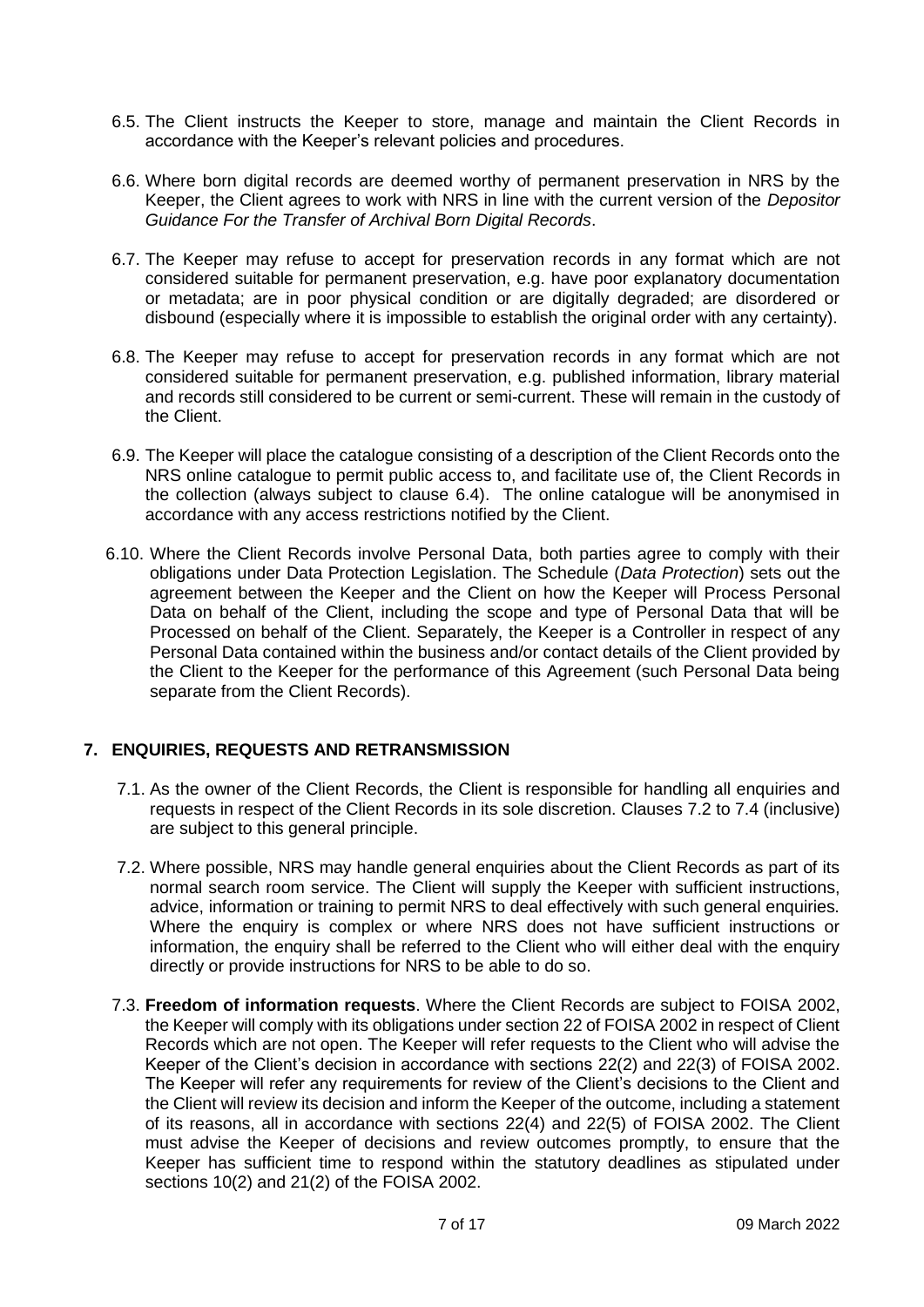- <span id="page-7-1"></span><span id="page-7-0"></span>7.4. **Requests for environmental information**. Where the Client Records are subject to the EI(S) Regulations 2004, the Keeper will refer to the Client requests made under regulation 5(1) of the EI(S) Regulations 2004, in respect of access to environmental information contained in Client Records which are not open. The Keeper will also refer to the Client representations for a review made under regulation 16 of the EI(S) Regulations 2004. The Client will advise the Keeper of the Client's decisions in accordance with regulations 15 and/or 16 of the EI(S) Regulations 2004 (as applicable). In both cases the Client must advise the Keeper of the relevant decision or review outcome promptly to ensure the Keeper has sufficient time to respond within the statutory 20-working-day deadline as stipulated under regulations 5(2)(a) and 16 of the EI(S) Regulations 2004 (as applicable). The 20-day time period for responding to requests can be extended to 40 days where the information requested is complex and voluminous, per regulation 7 of the EI(S) Regulations 2004 and the Client shall notify the Keeper promptly at the earliest opportunity when it considers that the time period should be so extended.
- <span id="page-7-2"></span>7.5. Where either the Client (or NRS, if dealing with queries on behalf of the Client) requires to have sight of any part of the Client Records, the parties agree that, where this is possible, a digital surrogate (or another surrogate format) of the relevant Client Records will be provided by NRS in the first instance. For Client Records which are required for the purposes of court proceedings under Part I (*Court Records*) of the PR(S) Act 1937, the parties agree that the original Client Records shall be retransmitted.
- <span id="page-7-3"></span>7.6. Subject to clause [7.5,](#page-7-2) the Keeper will temporarily return ("**retransmit**") the original Client Records:
	- 7.6.1. for the purpose of enquiries under clauses [7.1](#page-6-3) to [7.4,](#page-7-0) should it prove impossible either:
		- (a) for the Client to provide NRS with instructions on how to deal with the relevant enquiry and/or for NRS to subsequently adequately deal with the enquiry in accordance with the Client's instructions; or
		- (b) for the Client to deal with the enquiry directly

in either case if the Client considers that surrogate formats are insufficient;

- 7.6.2. in cases where Client Records are transmitted to the Keeper either under section 5(1) or section 5(2) of the PR(S) Act 1937, for the Client's purposes on request, under section 5(3) of the PR(S) Act 1937;
- 7.6.3. in cases where Client Records are transmitted to the Keeper under Part I (*Court Records*) of the PR(S) Act 1937, for the purpose of court proceedings; or
- 7.6.4. in cases where Client Records are transmitted to the Keeper under section 11A of the PR(S) Act 1937 and subject to clause [7.6.1,](#page-7-3) for the Client's purposes upon reasonable request by the Client.
- <span id="page-7-4"></span>7.7. Arrangements for collection and return of retransmitted Client Records shall be the responsibility of the Client. The Keeper agrees to make the Client Records available for collection by the Client within 2 Business Days of receipt of a written request for retransmission. Retransmitted Client Records in the custody of the Client will be handled with care, in accordance with the NRS document *Information and Regulations for Retransmitted Files* as updated from time to time.
- <span id="page-7-5"></span>7.8. Original Client Records which have been retransmitted to the Client shall be returned to NRS as follows: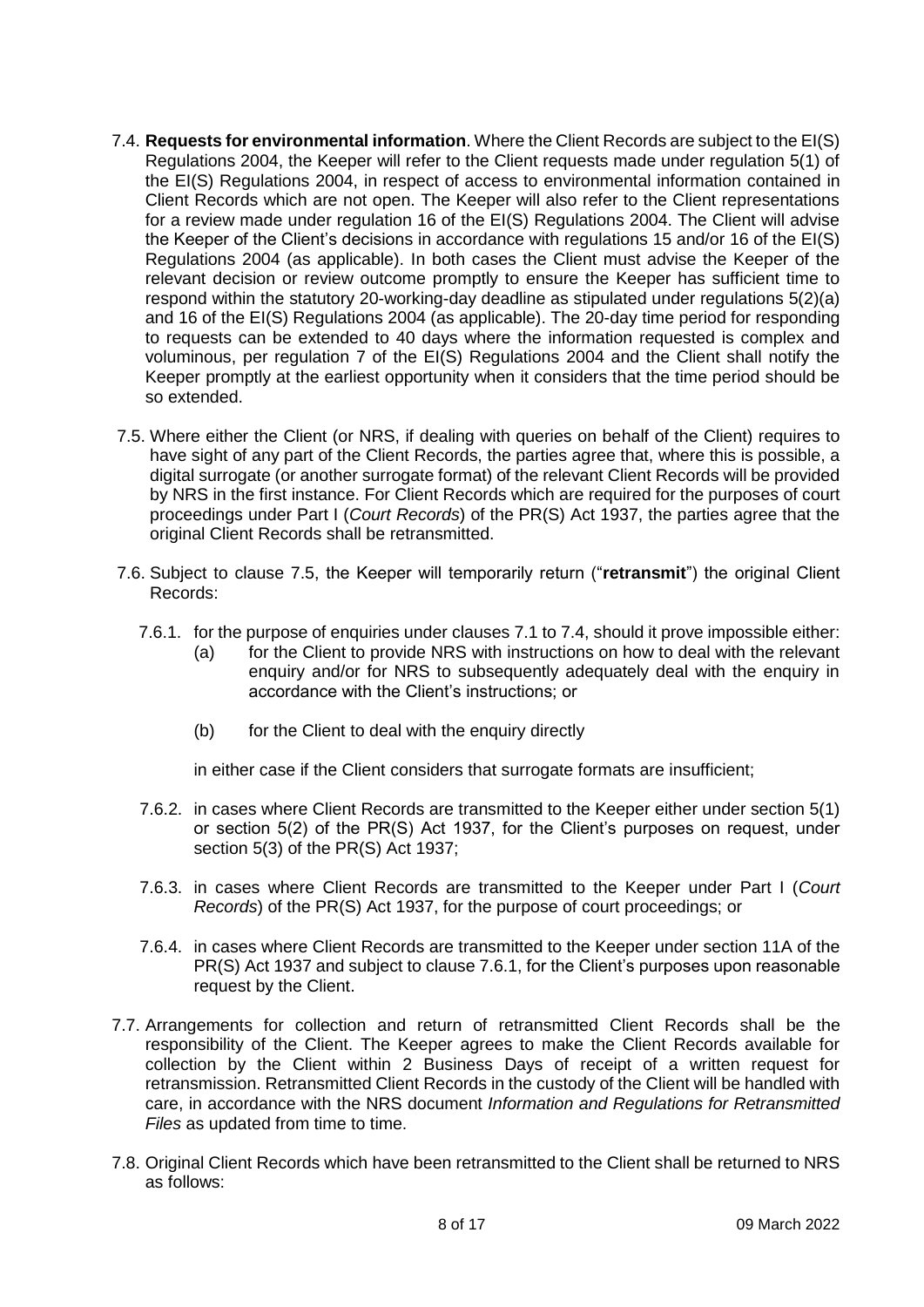- <span id="page-8-2"></span>7.8.1. where retransmission is either under Part I (*Court Records*) or section 5(3) of the PR(S) Act 1937, the Client must return each retransmitted Client Record to the Keeper as soon as may be after the retransmitted Client Record has ceased to be required for the purposes for which it was retransmitted; and
- 7.8.2. in all other cases, the Client must return the original Client Records promptly after these are no longer required for the purpose for which they were retransmitted.
- <span id="page-8-0"></span>7.9. The application of Data Protection Legislation is without prejudice to the Keeper's statutory obligations under FOISA 2002 and the EI(S) Regulations 2004. The Keeper is not a Controller under Data Protection Legislation by virtue of the Keeper complying with its obligations under FOISA 2002 and the EI(S) Regulations 2004.

#### **8. COPYRIGHT**

- 8.1. The Keeper will manage the Client Records in accordance with applicable UK copyright legislation.
- 8.2. Client Records are subject to private copyright and the copyright holder is the Client. The Client must identify any third-party copyright material present in the Client Records in advance of transfer to the Keeper and, where possible, details of the copyright owner should accompany the transfer of this material.
- 8.3. To the extent that the Client holds the copyright to the material within the Client Records, the Client grants the Keeper a non-exclusive, world-wide and royalty free licence to use, copy and modify such materials contained within the Client Records for any purpose which the Keeper may deem suitable in line with NRS strategic aims and for improvement of public access to the Client Records), which for the avoidance of doubt includes publication on the internet. This may include use of the licenced materials for any publicity, marketing or educational initiatives, and include the creation of surrogate digital images to answer public enquiries, for use in NRS search rooms and the ScotlandsPeople Family History Centre. or for use on ScotlandsPeople Website and partner Websites operated with others including ScotlandsPlaces*.* The Keeper may, in accordance with section 10 of PR(S)A 1937 and any Acts of Sederunt made thereunder, charge for certain types of access, e.g. supply of digital images or copies in paper form. Such licence shall include the right to grant sub-licences. This clause is always subject to clause [6.4](#page-5-0) (*Respective obligations, access and use*) and clause 8.1.

#### <span id="page-8-1"></span>**9. DISPUTES**

- <span id="page-8-4"></span><span id="page-8-3"></span>9.1. Where a dispute occurs between the Keeper and the Client, then:
	- 9.1.1. the operational contacts of the parties shall negotiate in good faith to effect a resolution; and
	- 9.1.2. if the dispute is not resolved within twenty (20) Business Days from the commencement of negotiations between the operational contacts, then the dispute shall be escalated to the signatories of this Agreement; and
	- 9.1.3. if a dispute has not been resolved under clause [9.1.1](#page-8-3) or clause [9.1.2,](#page-8-4) the parties' Chief Executives will work together in good faith to effect a resolution.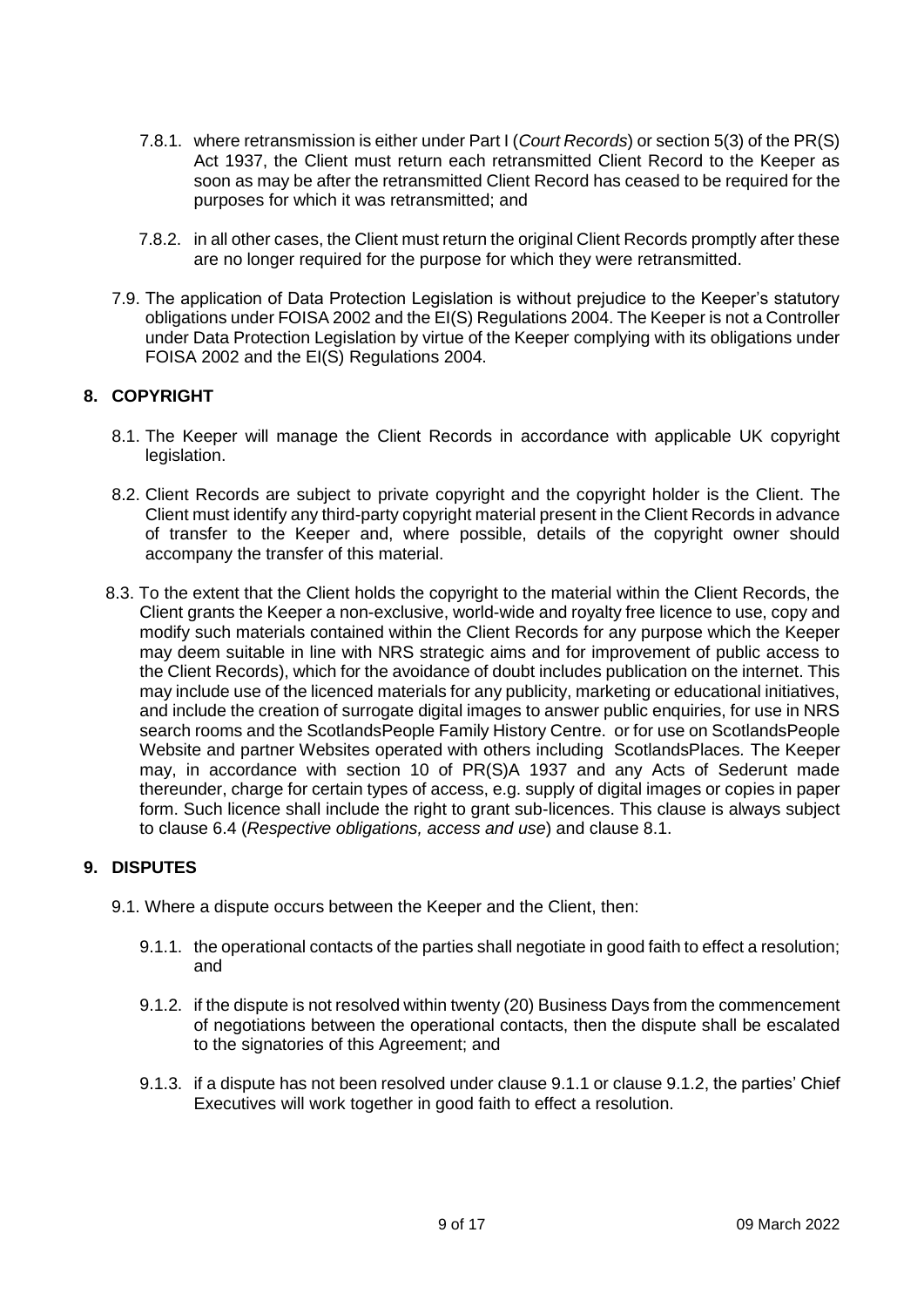#### <span id="page-9-1"></span>**10. TERM, TERMINATION AND REVIEW**

- 10.1. This Agreement shall commence on the date of signature completion by both parties and shall continue for an indefinite term, until terminated in accordance with clause 10.2.
- 10.2. This Agreement shall terminate 12 months following a written agreement of both parties to that effect. The Keeper's consent to termination may be subject to the Client having in place alternative archiving and transfer arrangements which meet all applicable legal requirements and the payment of relevant costs under clause 10.3.
- 10.3. The Client is liable for costs incurred by the Keeper connected to the removal of the Client Records from the NRS (and preparations relating to the same), including costs connected with drafting inventories and preparing for the physical transfer of the Client Records. The Keeper may render its invoice in respect of such costs in advance of any work being carried out and the Client shall pay all invoices no later than 30 days from the date of each invoice.
- 10.4. Amendments to this Agreement can be made in writing, with the agreement of both parties. Each party shall give the other no less than 2 months' advance notice of any proposed amendment to this Agreement.
- 10.5 The Keeper and the Client will hold, every 3 years, but no later than every 5 years, a review meeting within 3 months of the anniversary of the Agreement commencement date, to ensure that the services specified are being maintained, and continue to reflect the requirements and if necessary, to identify any changes needed.
- 10.6 The Keeper will document any change requests for agreement by both parties to assist in managing any future changes. Once agreed, any updates and/or amendments will be formally documented and then signed off by the parties.

#### **11. FORCE MAJEURE**

- 11.1 Neither the Keeper nor the Client will be liable for delay or failure to perform the obligations of the Agreement if this delay or failure results from circumstances beyond their reasonable control. The Parties shall at all times following the occurrence of a Force Majeure Event and during its subsistence use their respective reasonable endeavours to prevent and mitigate the effects of the Force Majeure Event.
- 11.2 The Affected Party shall Notify the other Party as soon as practicable after the Force Majeure Event ceases or no longer causes the Affected Party to be unable to comply with its obligations under the Agreement.
- 11.3 In the event of any delay or failure resulting from circumstances beyond their reasonable control neither Party will have the right to seek to renegotiate the terms of the Agreement.

#### <span id="page-9-0"></span>**12. GOVERNING LAW AND JURISDICTION**

12.1This Agreement and any dispute or claim (including non-contractual disputes or claims) arising out of or in connection with it or its subject matter or formation shall be governed by and construed in accordance with the laws of Scotland.

12.2 Each party irrevocably agrees that the courts of Scotland shall have exclusive jurisdiction to settle any dispute or claim (including non-contractual disputes or claims) arising out of or in connection with this Agreement or its subject matter or formation.

12.3 Agreement or its subject matter or formation.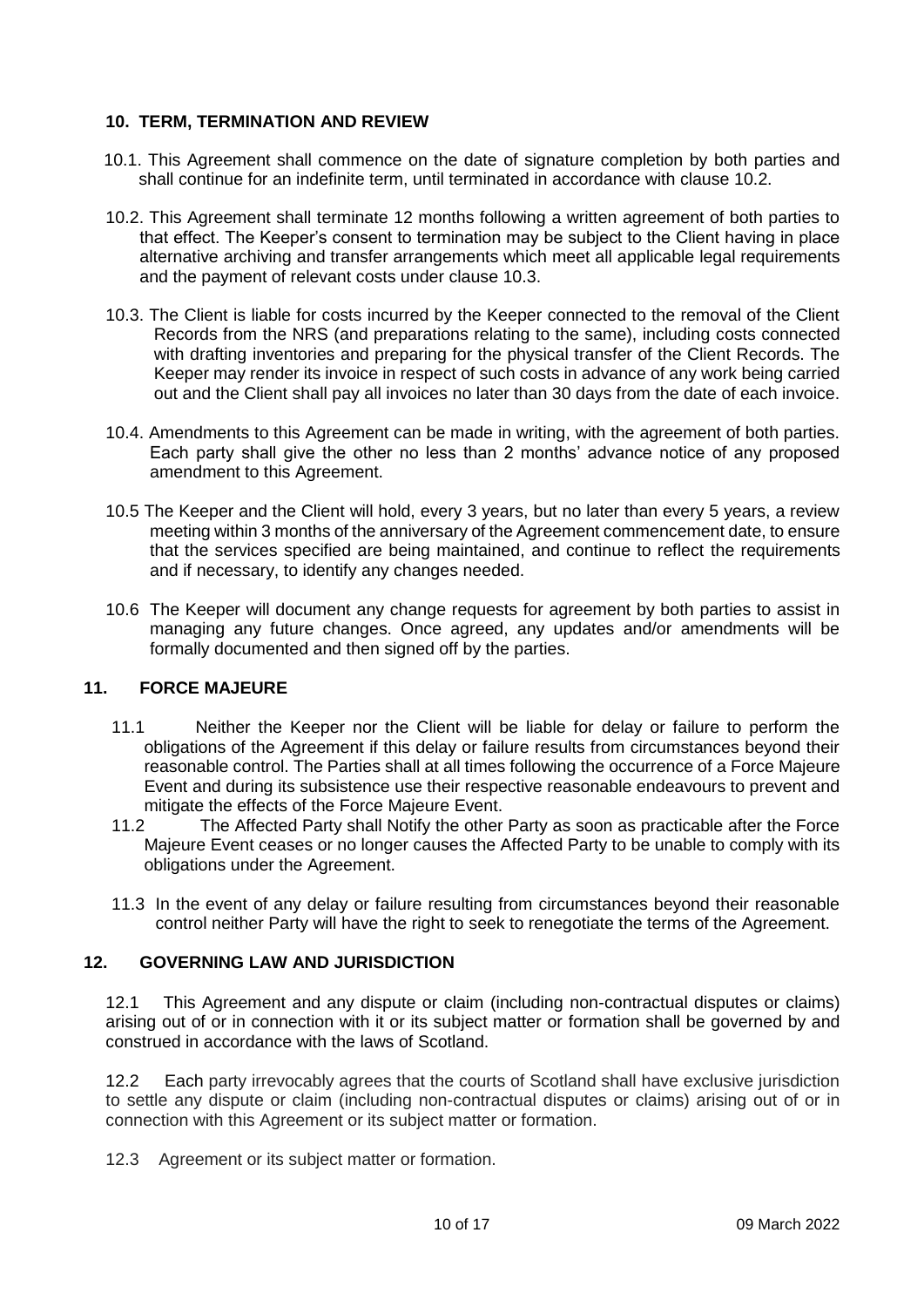IN WITNESS WHEREOF these presents typewritten on this, the 10 preceding pages and the following 6 pages are executed as follows:

SIGNED for and on behalf of the (Keeper of the Records of Scotland);

SIGNED for and on behalf of the Client (Mental Welfare Commission for Scotland);

 $Sianature^{Genma\,Beach\,(Mar\,10,\,2022\,09:53\,GMT)}$ Name Gemma Beach Position……………………………………... Date Mar 10, 2022 ture<sup>Gemma Beach Mar.10, 2022 09:53 GMT)<br>
Senior Procuremen<br>
Mar 10, 2022<br>
ture (witness) Laura Mitchel Mar<br>
ame . Laura Mitchell ....<br>
on Deputy Keeper<br>
amd<br>
Mar 10, 2022</sup> Mar 10, 2022 <sup>S</sup>enior Procuremen<sup>t</sup> Specialis<sup>t</sup>

Signature....<sup>Alison McRae (Mar 10, 2022 08:54 GMT)</sup>............... Alison McRae

Name .Alison McRae............................... Position.. Head of Corporate Services... Date …………………………….…………. Mar 10, 2022

Signature (witness) Laura Mitchell (Mar 10, 2022 09:46 GMT)... Laura Mitchell

Full name . Laura Mitchell ……………….

Position Deputy Keeper of the Records of Scotland

Date Mar 10, 2022

Signature (witness) Paloma Alvarez (Mar 10, 2022 09:24 GMT). Full name …..……………………………… Position ……………………………………… Mar 10, 2022 <sup>I</sup>nformation Governance Manager Date <u>Mar 10</u>, 2022 Paloma Alvarez Paloma Alvarez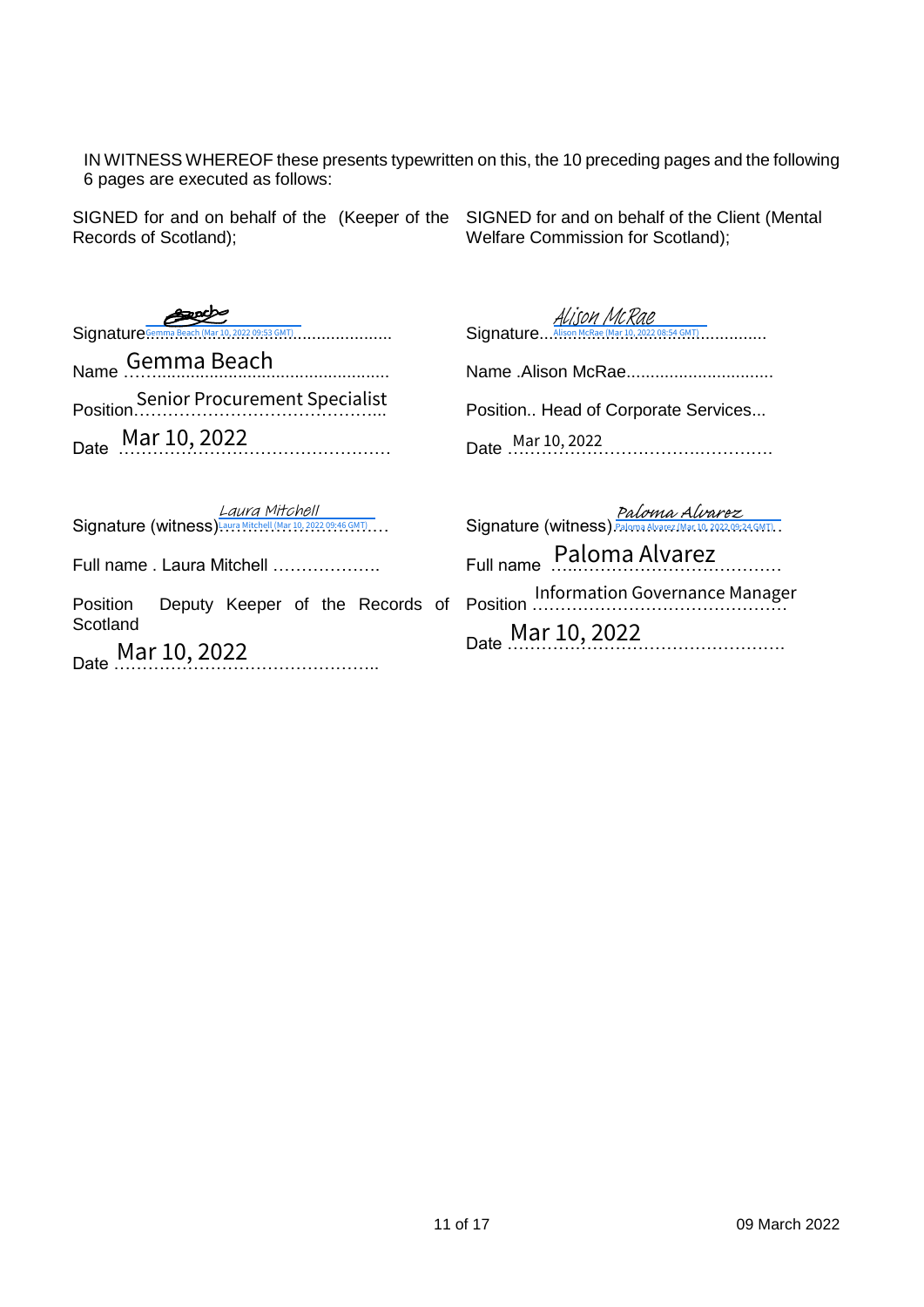<span id="page-11-3"></span>**This is the Schedule referred to in the foregoing Agreement between the Keeper of the Records of Scotland and The Mental Welfare Commission for Scotland**

#### **SCHEDULE 1 Data Protection**

#### <span id="page-11-2"></span>**1. DATA PROTECTION**

- 1.1 The parties acknowledge that Personal Data described in the scope of the Annex (*Data Processing Details*) of this Schedule will be Processed in connection with this Agreement. For the purposes of any such Processing, the parties agree that the Keeper acts as the Processor and the Client acts as the Controller.
- 1.2 This Schedule is intended to comply with UK GDPR Article 28 and/or DPA 2018 section 59 and (if applicable) pursuant to section 209(2) or 209(3) of the DPA 2018 (if applicable).
- <span id="page-11-0"></span>1.3 Both parties will comply with all applicable requirements of the Data Protection Legislation. This paragraph [1.3](#page-11-0) is in addition to, and does not relieve, remove or replace, a party's obligations or rights under the Data Protection Laws.
- 1.4 Without prejudice to paragraph [1.3,](#page-11-0) the Controller will ensure that it has all necessary appropriate consents and notices in place to enable lawful transfer of the Personal Data to the Processor for the duration and purposes of this Agreement.
- <span id="page-11-4"></span><span id="page-11-1"></span>1.5 In relation to any Personal Data Processed in connection with its obligations under this Agreement, the Processor shall:
	- (a) Process that Personal Data only as necessary in accordance with obligations under the Agreement and any documented instructions of the Controller unless the Processor is required by Law to otherwise Process that Personal Data. Where the Processor is relying on applicable Law as the basis for Processing Personal Data, the Processor shall promptly notify the Controller of this before performing the Processing required by the Laws unless those Laws prohibit the Processor from so notifying the Controller;
	- (b) ensure that all personnel who have access to and/or Process Personal Data are obliged to keep the Personal Data confidential;
	- (c) ensure that it has in place appropriate technical and organisational measures to protect against unauthorised or unlawful Processing of Personal Data and against accidental loss or destruction of, or damage to, Personal Data in accordance with Data Protection Legislation including Article 32 (*Security of Processing*) of the UK GDPR;
	- (d) subject to clauses [7.5](#page-7-2) and [7.6.1](#page-7-3) (*Enquiries, requests and retransmission*), assist the Controller in responding to any requests from Data Subjects either (i) by providing the Controller with surrogate copies of the Client Records (in the first instance) or (ii) by making arrangements to provide the Controller with access to the Client Records at the Processor's premises or (iii) by retransmitting the Client Records to the Controller (where surrogate copies are insufficient to comply with a Data Subject request and subject to clauses [7.7](#page-7-4) and [7.8](#page-7-5) (*Enquiries, requests and retransmission*));
	- (e) assist the Controller in ensuring compliance with the Controller's obligations under the Data Protection Legislation with respect to security, breach notifications, data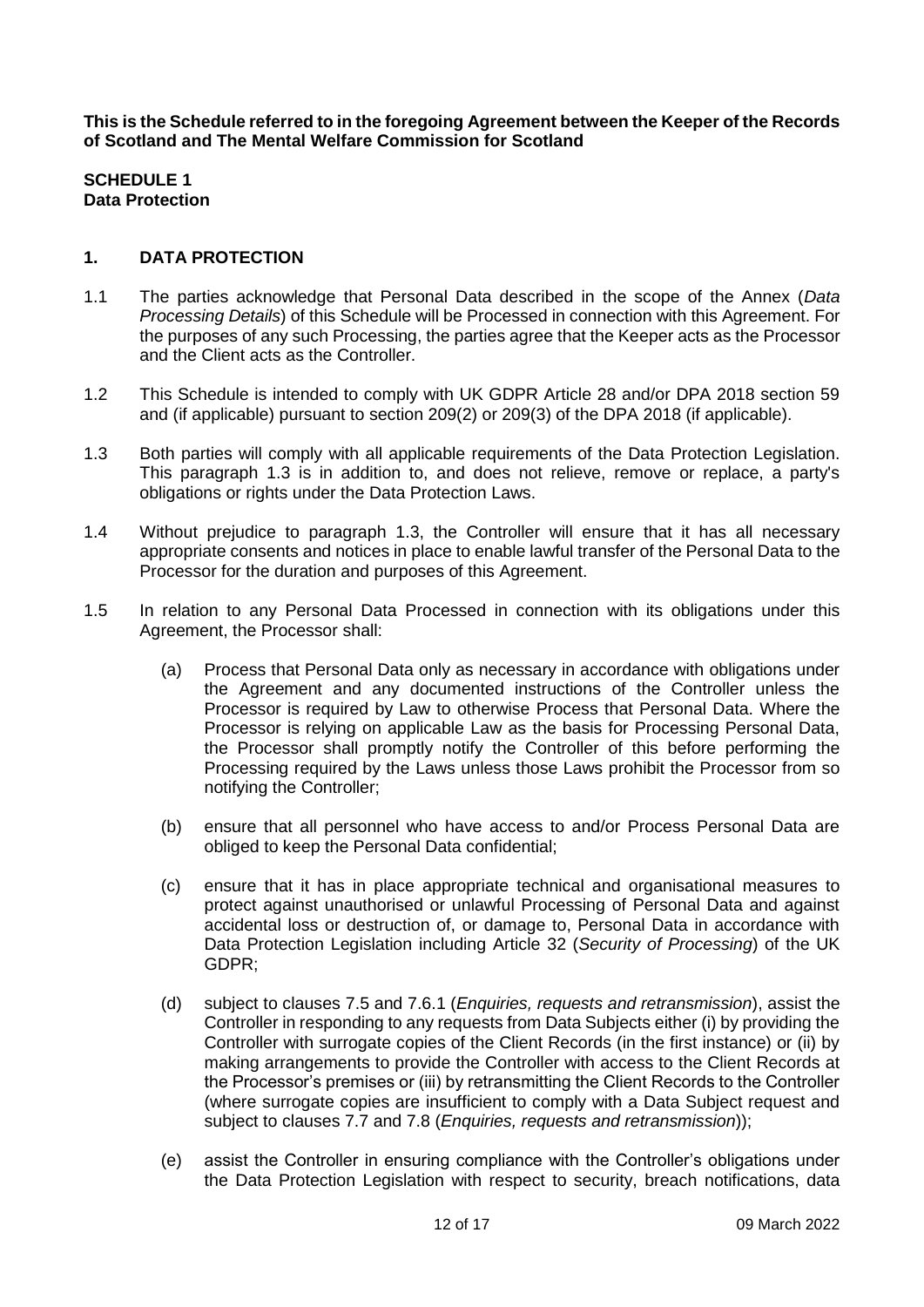<span id="page-12-1"></span>protection impact assessments and consultations with supervisory authorities or regulators;

- (f) notify the Controller without undue delay on becoming aware of a Personal Data Breach;
- (g) after the end of the deposit arrangement under this Agreement, at the written direction of the Controller, return Personal Data (and any copies of it) to the Controller unless the Processor is required by Law to retain the Personal Data;
- (h) not transfer any Personal Data outside of the European Economic Area or the UK unless the prior written consent of the Controller has been obtained and the following conditions are fulfilled:
	- (i) the Controller or the Processor has provided appropriate safeguards in relation to the transfer;
	- (ii) the Data Subject has enforceable rights and effective legal remedies;
	- (iii) the Processor complies with its obligations under the Data Protection Legislation by providing an adequate level of protection to any Personal Data that is transferred (or, if it is not so bound, uses its best endeavours to assist the Controller in meeting its obligations); and
	- (iv) the Processor complies with any reasonable instructions notified to it in advance by the Controller with respect to the Processing of the Personal Data;
- <span id="page-12-0"></span>(i) maintain complete and accurate records and information to demonstrate its compliance with this paragraph [1.5](#page-11-1) and make the same available to the Controller within a reasonable time following the Controller's request and allow for audits by the Controller or its designated auditor (provided always that the Controller shall provide the Processor no less than twenty (20) Business Days' written notice of any on-site audit and shall ensure that any audit or inspection is carried out with minimum disruption to the Processor's day to day business); and
- (j) immediately inform the Controller if, in the opinion of the Processor, an instruction under paragraph [1.5\(i\)](#page-11-1) infringes Data Protection Legislation.
- 1.6 The Controller grants its general written approval for the Processor to sub-contract Processing duties to third parties in connection with this Agreement. The Controller hereby gives its specific written approval to the Processor appointing the third parties set out in the Annex (*Data Processing Details*) as the Processor's Sub-processors in connection with this Agreement. Before allowing any other Sub-processor to Process any Personal Data in connection with this Agreement, the Processor must:
	- (a) notify the Controller in writing of the intended changes concerning the addition or replacement of Sub-processors, thereby giving the Controller the opportunity to object to such changes;
	- (b) enter into a written agreement with the Sub-processor which gives effect to the terms set out in this paragraph [1](#page-11-2) such that they apply to the Sub-processor; and
	- (c) provide the Controller with such information regarding the Sub-processor as the Controller may reasonably require.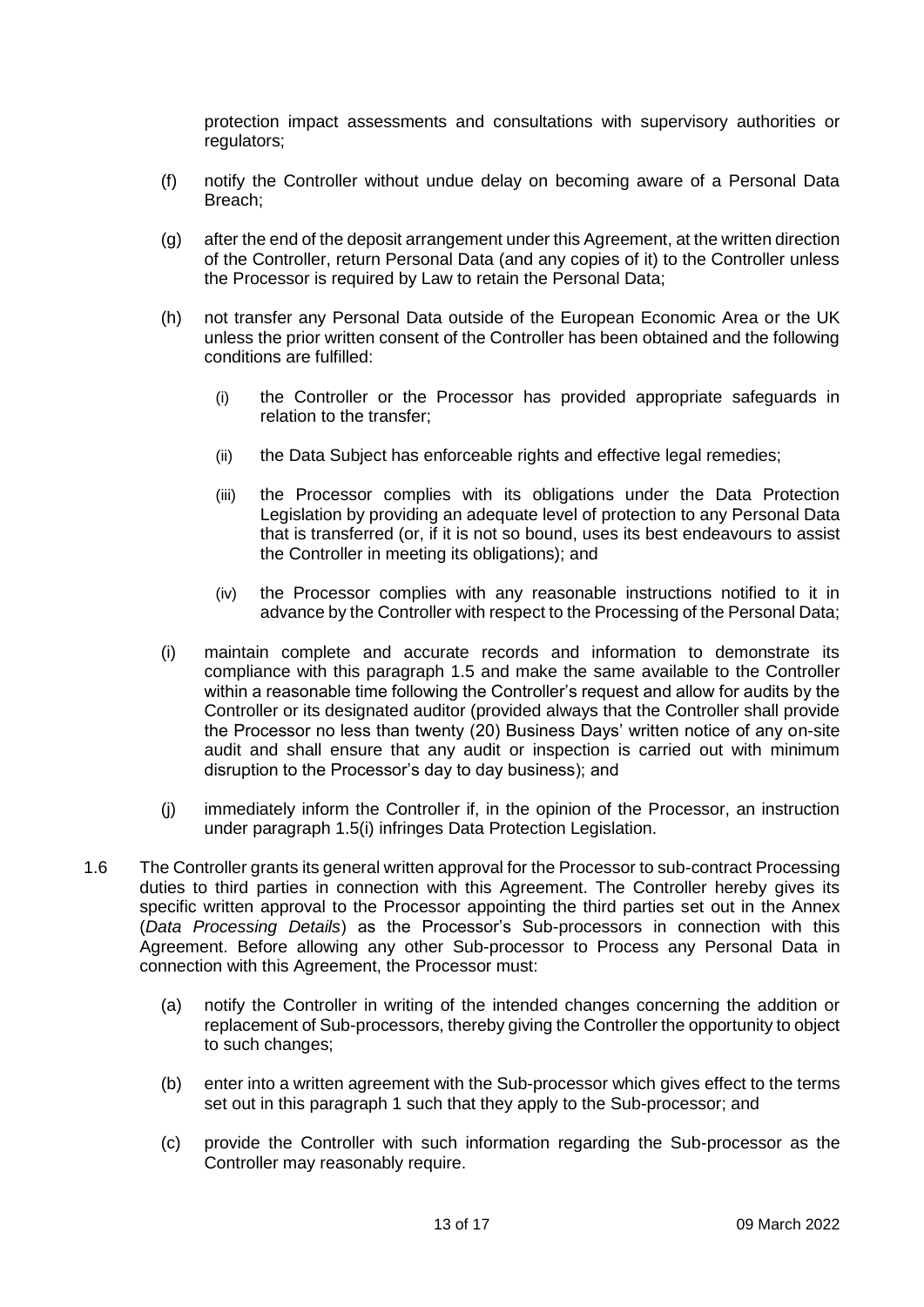- 1.7 As between the Controller and the Processor, the Processor shall remain fully liable for all acts or omissions of any of its Sub-processors.
- 1.8 The Processor may charge the Controller for assistance rendered under paragrap[h 1.5\(d\)](#page-11-4) and in connection with any audits under paragraph [1.5\(i\).](#page-12-0)
- 1.9 The Client warrants that:
	- (a) it has complied, and will comply, with the obligations of a Controller under Data Protection Legislation; and
	- (b) neither the transfer to the Keeper nor the Processing by the Keeper of any Personal Data within the Client Records in accordance with this Agreement infringes or shall infringe Data Protection Legislation.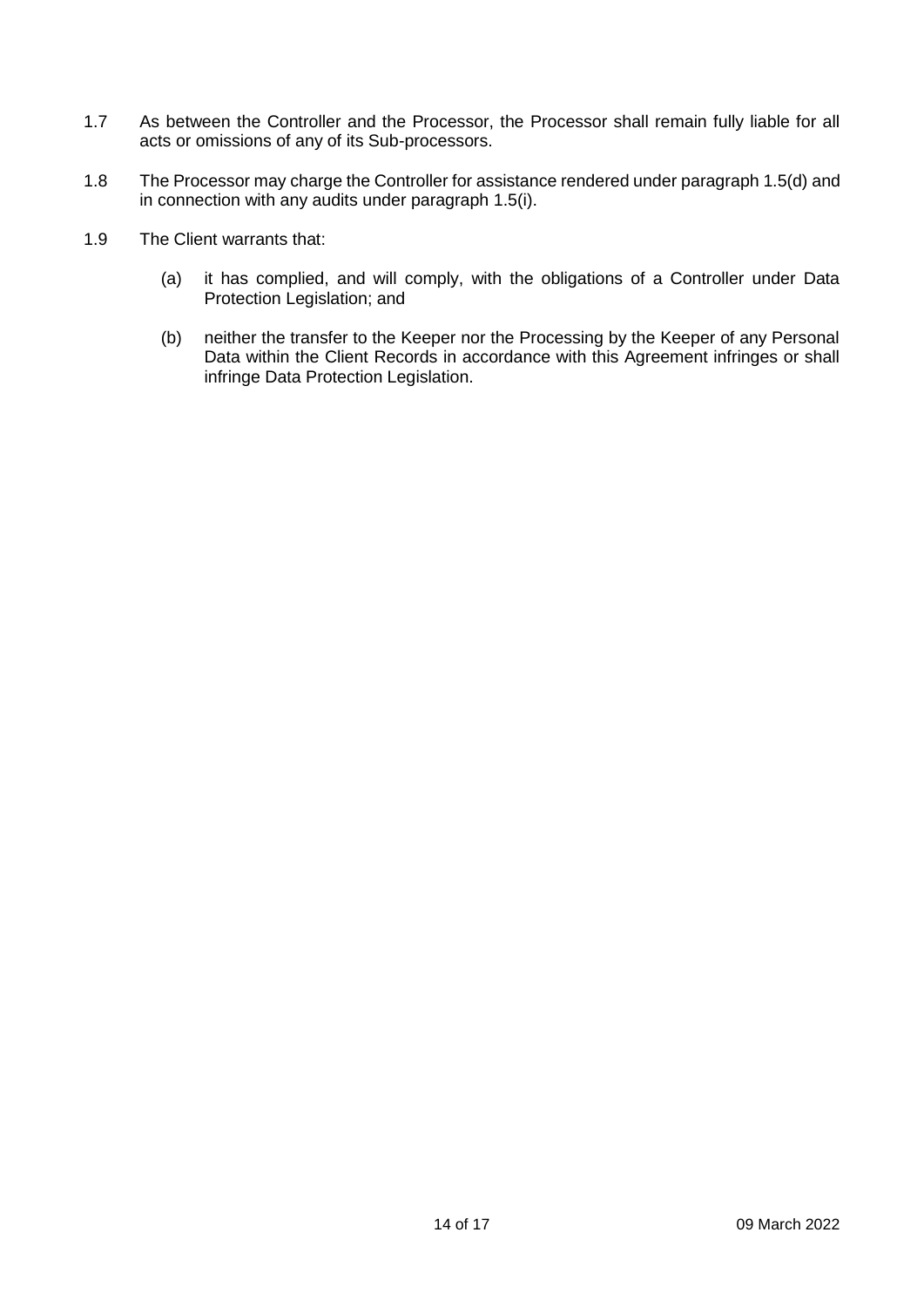#### **Data Protection Schedule**

#### **Annex - Data Processing Details**

#### 1. Data protection officers

(a) The contact details of the Controller's data protection officer (or its nominated representative) are:

Name: Paloma Alvarez Address: Thistle House, 91, Haymarket Terrace, Edinburgh, EH12 5HE Telephone: 0131 313 8770 E-mail: paloma.alvarez@nhs.scot

(b) The contact details of the Processor's data protection officer are:

Data Protection Officer National Records of Scotland HM General Register House **Edinburgh** EH1 3YY Email: [dataprotection@nrscotland.gov.uk](mailto:dataprotection@nrscotland.gov.uk) Telephone: 0131 535 1314

|          |    |      | 2. Certain details relating to the Processing of Personal Data in connection with this Agreement as |              |
|----------|----|------|-----------------------------------------------------------------------------------------------------|--------------|
| required | b٧ | Data | Protection                                                                                          | Legislation: |

| <b>Description</b>                                      | <b>Details</b>                                                                                                                                                               |
|---------------------------------------------------------|------------------------------------------------------------------------------------------------------------------------------------------------------------------------------|
| Subject matter of<br>the Processing<br>and Controller's | <b>Subject matter of the Processing:</b> the subject matter of the Processing is set out in<br>this Agreement.                                                               |
| instructions                                            | <b>Controller's instructions:</b>                                                                                                                                            |
|                                                         | The Controller determines the access to and use of the Client Records. The Controller<br>hereby instructs the Processor to Process any Personal Data on the following basis: |
|                                                         | (a) for all purposes related to the performance of this Agreement;                                                                                                           |
|                                                         | (b) the acquisition, selection, accessioning, storage and preservation,<br>arrangement, retransmission and description in connection with the<br><b>Client Records;</b>      |
|                                                         | (c) provision of access to the Client Records in accordance with the<br>Controller's written instructions (which may be general or specific); and                            |
|                                                         | (d) in accordance with any further written instructions with respect to<br>Processing provided by the Controller from time to time.                                          |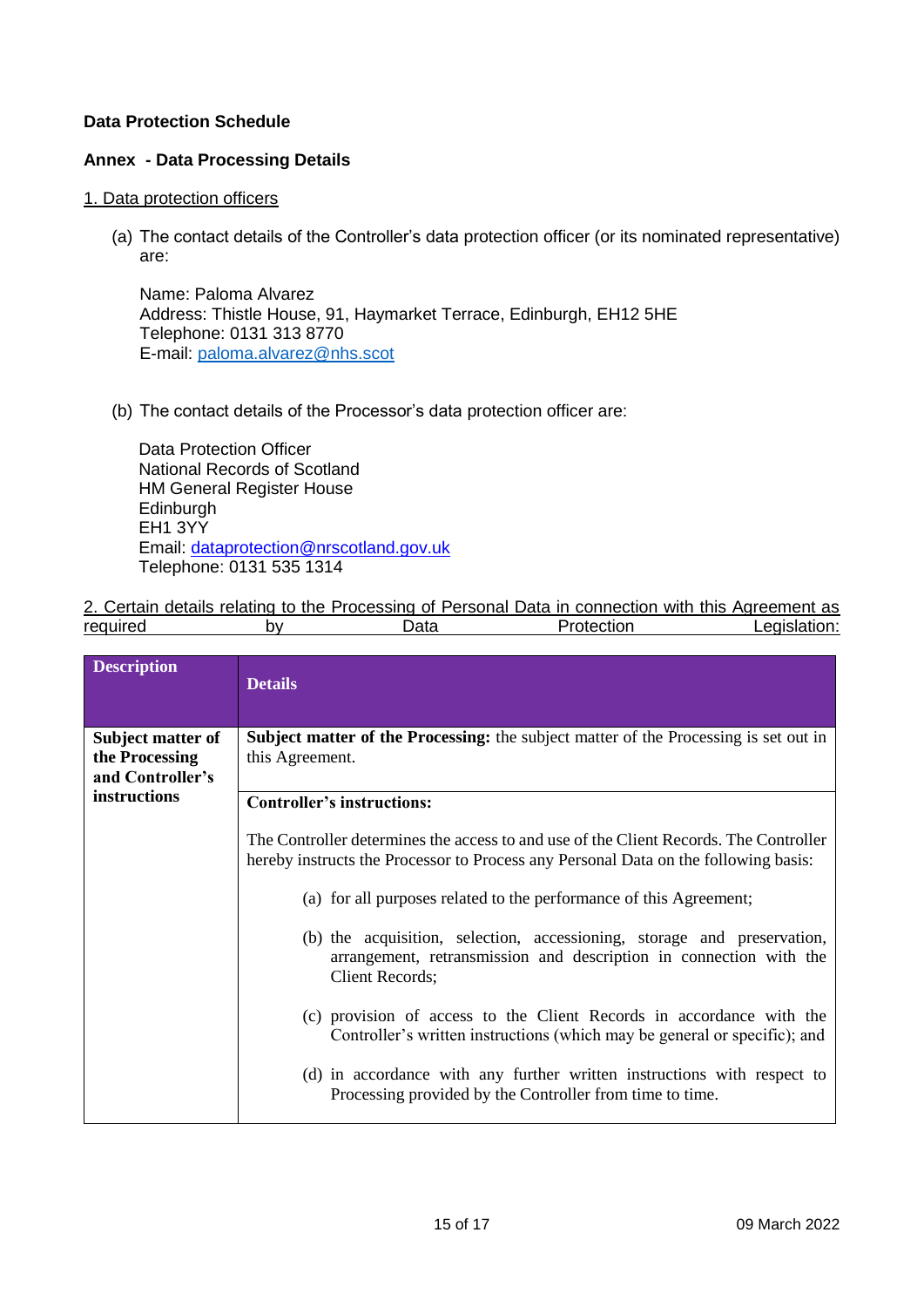|                                                                                                                                                              | [Specific arrangements for transfer of Client Records: Records will be transferred<br>electronically, or in paper form, in accordance with National Records of Scotland<br>guidelines and procedures at the time of transfer.<br>General instructions in connection with provision of public access: Requests for<br>access to open records will be granted in NRS search rooms subject to usual reader<br>registration requirements without the need to notify The Commission. Any requests<br>for closed material under FOISA 2002 exemptions or Data Protection legislation will<br>be referred to the Mental Welfare Commission for its approval. See also special terms.                                           |  |  |
|--------------------------------------------------------------------------------------------------------------------------------------------------------------|-------------------------------------------------------------------------------------------------------------------------------------------------------------------------------------------------------------------------------------------------------------------------------------------------------------------------------------------------------------------------------------------------------------------------------------------------------------------------------------------------------------------------------------------------------------------------------------------------------------------------------------------------------------------------------------------------------------------------|--|--|
| <b>Duration of the</b><br>Processing                                                                                                                         | Processing shall continue until this Agreement is terminated or until the data within<br>the Client Records is no longer considered to be Personal Data in accordance with<br>Data Protection Legislation.                                                                                                                                                                                                                                                                                                                                                                                                                                                                                                              |  |  |
| <b>Nature and</b><br>purposes of the<br><b>Processing</b>                                                                                                    | The nature of the Processing is:<br>recording, collecting, acquisitioning and selecting;<br>(a)<br>accessioning, storing, anonymising, analysing;<br>(b)<br>accessing, searching, retrieving, preserving, organising and<br>(c)<br>structuring;<br>converting, modifying;<br>(d)<br>combining / linking; and<br>(e)<br>disclosing / sharing, restricting (where instructed by the Client).<br>(f)                                                                                                                                                                                                                                                                                                                       |  |  |
|                                                                                                                                                              | The purpose of the Processing is: Archiving purposes in the public interest.                                                                                                                                                                                                                                                                                                                                                                                                                                                                                                                                                                                                                                            |  |  |
| <b>Type of Personal</b><br>Data (including<br>identifying any<br>special category<br>data or data<br>relating to<br>criminal<br>convictions and<br>offences) | Personal Data within the Client Records, including:<br>The Mental Welfare Commission and its predecessor organisations have<br>$\bullet$<br>transferred records to the National Records of Scotland over time. The majority<br>of the records are registers of people admitted to 'asylums', subject to<br>guardianship orders, or under curator bonis. This could include, name, DOB,<br>health condition, etc.<br>Data transferred from the NCF contains special categories of data as defined by<br>$\bullet$                                                                                                                                                                                                        |  |  |
|                                                                                                                                                              | article 9 of the EU GDPR. In particular, testimonies of individuals that were in<br>institutional care and their experiences. It may also contain information about<br>criminal convictions and offences.                                                                                                                                                                                                                                                                                                                                                                                                                                                                                                               |  |  |
| <b>Categories of Data</b><br><b>Subject</b>                                                                                                                  | Persons whose Personal Data is contained within the Client Records, including:<br>The Mental Welfare Commission and its predecessor organisations have<br>$\bullet$<br>transferred records to the National Archives of Scotland over time. The majority<br>of the records are registers of people admitted to 'asylums', subject to<br>guardianship orders, or under curator bonis. This could include, name, DOB,<br>health condition, etc.<br>The NCF testimonies were provided by survivors of historic institutional care in<br>$\bullet$<br>Scotland. Their testimonies may contain personal information about them, their<br>relatives, other people that were in the same institutions as them and their carers. |  |  |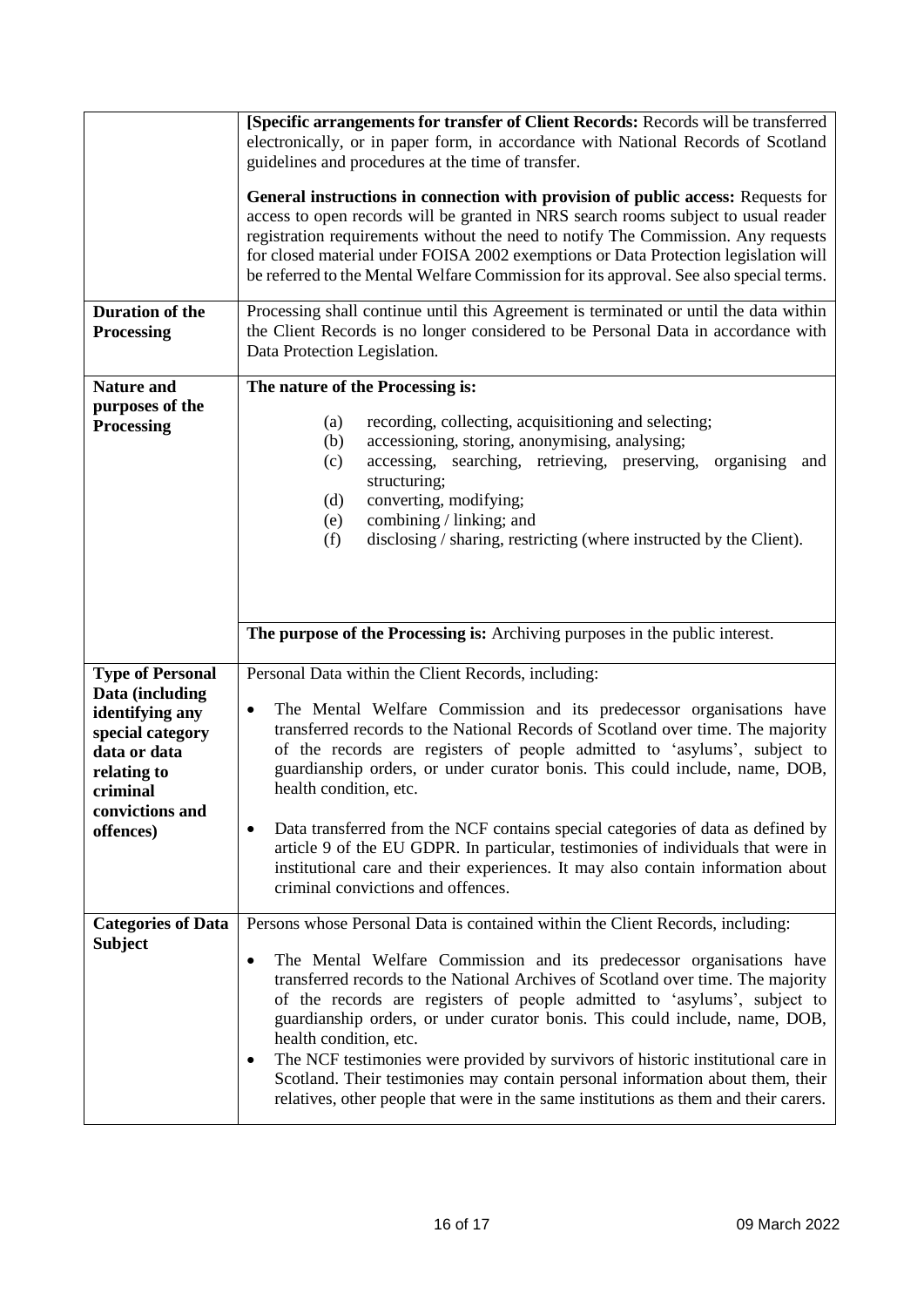| Plan for return of<br>the Personal Data<br>once the<br><b>Processing is</b><br>complete | The Personal Data shall be held for preservation in the custody of the Keeper of the<br>National Records of Scotland or with Sub-processors set out below. The Keeper shall<br>follow the Client's instructions regarding return of any Personal Data.                                                                                                                                                                                                                                                                                                                                                                                                                                                                                                                                                                                                                                                                                                                                                                                                                                                                                                                                                   |
|-----------------------------------------------------------------------------------------|----------------------------------------------------------------------------------------------------------------------------------------------------------------------------------------------------------------------------------------------------------------------------------------------------------------------------------------------------------------------------------------------------------------------------------------------------------------------------------------------------------------------------------------------------------------------------------------------------------------------------------------------------------------------------------------------------------------------------------------------------------------------------------------------------------------------------------------------------------------------------------------------------------------------------------------------------------------------------------------------------------------------------------------------------------------------------------------------------------------------------------------------------------------------------------------------------------|
| Sub-processors                                                                          | Internet Archive is the NRS Web Continuity Service Provider and shall act as Sub-<br>processor for the Client's Websites                                                                                                                                                                                                                                                                                                                                                                                                                                                                                                                                                                                                                                                                                                                                                                                                                                                                                                                                                                                                                                                                                 |
| <b>Transfers to third</b><br>countries or<br>international<br>organisations             | The Personal Data contained within the Client Records shall be held in the UK. A<br>copy of all archived Websites, some of which may contain Personal Data, may be<br>transferred by the Keeper's web archiving provider to servers or data centres based in<br>the EEA, or third countries which provide appropriate safeguards, for the purpose of<br>providing public access.                                                                                                                                                                                                                                                                                                                                                                                                                                                                                                                                                                                                                                                                                                                                                                                                                         |
| <b>Legal Basis for</b><br><b>Processing</b>                                             | Processing is necessary for compliance with a legal obligation to which the<br>$\bullet$<br>Controller is subject.<br>GDPR Article $6(1)(e)$ : processing is necessary for the performance of a task<br>$\bullet$<br>carried out in the public interest or in the exercise of official authority vested<br>in the controller.<br>GDPR Article $9(2)(j)$ : processing is necessary for archiving purposes in the<br>public interest, scientific or historical research purposes or statistical purposes<br>in accordance with Article 89(1) based on Union or Member State law which<br>shall be proportionate to the aim pursued, respect the essence of the right to<br>data protection and provide for suitable and specific measures to safeguard<br>the fundamental rights and the interests of the data subject.<br>GDPR Article $9(2)(g)$ processing is necessary for reasons of substantial<br>public interest, on the basis of Union or Member State law which shall be<br>proportionate to the aim pursued, respect the essence of the right to data<br>protection and provide for suitable and specific measures to safeguard the<br>fundamental rights and the interests of the data subject; |
| Legal gateway                                                                           | Section 5(1) of the Public Records (Scotland) Act 1937 and Public Records (Scotland)<br>Act 2011                                                                                                                                                                                                                                                                                                                                                                                                                                                                                                                                                                                                                                                                                                                                                                                                                                                                                                                                                                                                                                                                                                         |
| <b>Special Terms</b>                                                                    | Data extracted from the NCF confidential data-base contains special categories of data<br>(including redacted testimonies of individuals that were in institutional care and gave<br>their testimonies to the Forum between 2015 and 2021). Although all testimonies have<br>been redacted so they do not contain any names or institutions, nonetheless, given the<br>length and amount of qualitative information, and to protect participants' identities,<br>the testimonies will be under restricted access arrangements for 100 years. Special<br>applications to access them will need to be submitted to the National Records of<br>Scotland and authorised by the Mental Welfare Commission for Scotland. The Mental<br>Welfare Commission will request additional safeguards for accessing this data in<br>order to ensure that the rights and freedoms of the data subject (NCF participants) are<br>respected and their confidentiality secured throughout their lifetimes.                                                                                                                                                                                                                  |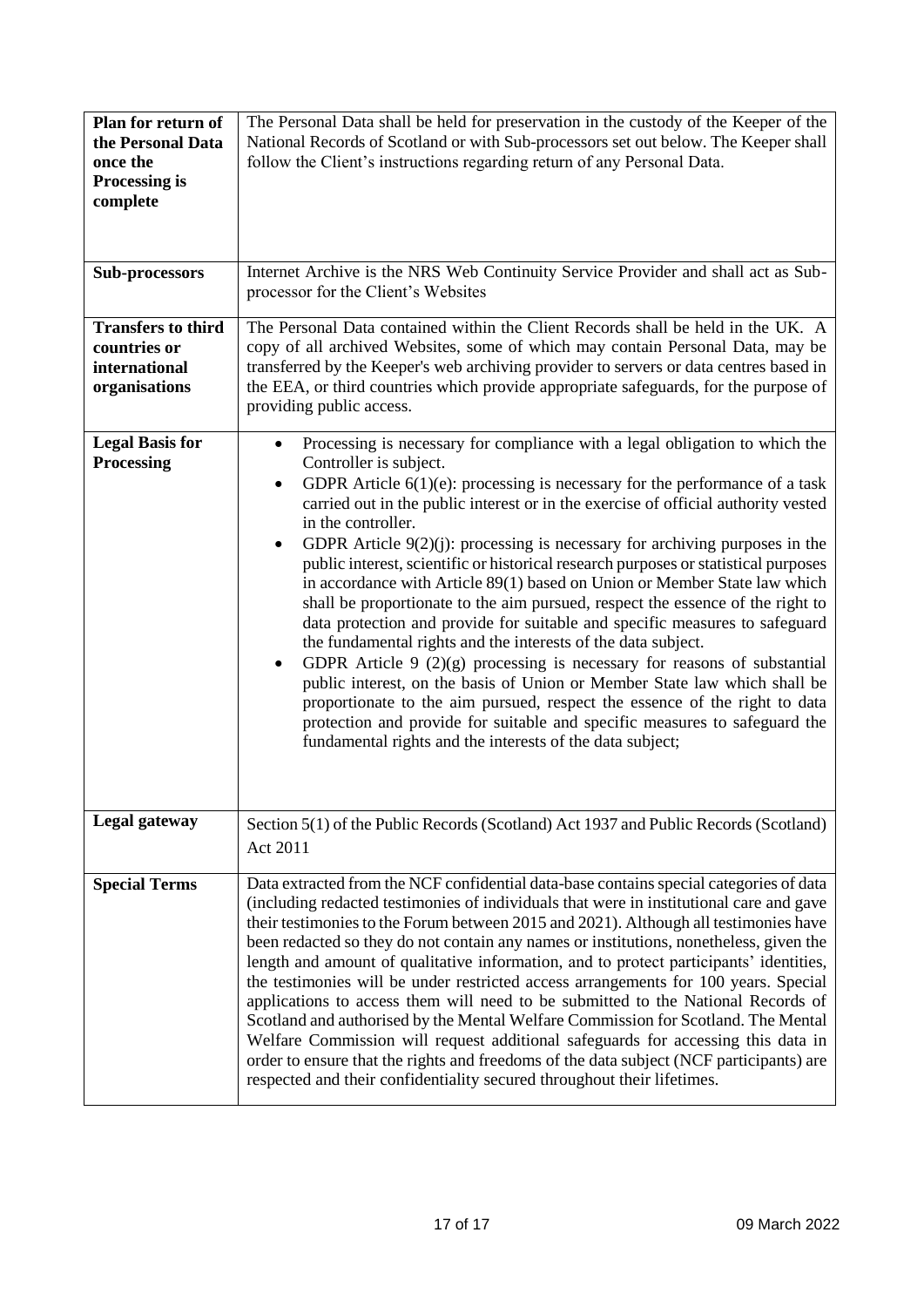# NRS - Mental Welfare Commission - Archive Deposit Agreement - 09 03 2022

Final Audit Report 2022-03-10

| Created:        | 2022-03-09                                   |
|-----------------|----------------------------------------------|
| By:             | Gemma Beach (gemma.beach@nrscotland.gov.uk)  |
| Status:         | Signed                                       |
| Transaction ID: | CBJCHBCAABAAY7XqUrlHhZLYbC0py2r4ZTQQOeGDY9AO |

# "NRS - Mental Welfare Commission - Archive Deposit Agreemen t - 09 03 2022" History

- **D** Document created by Gemma Beach (gemma.beach@nrscotland.gov.uk) 2022-03-09 - 4:54:23 PM GMT- IP address: 164.134.2.67
- Document emailed to Alison McRae (alison.mcrae2@nhs.scot) for signature 2022-03-09 - 4:57:32 PM GMT
- **Email viewed by Alison McRae (alison.mcrae2@nhs.scot)** 2022-03-10 - 8:53:20 AM GMT- IP address: 86.184.96.119
- $\mathscr{D}_{\bullet}$  Document e-signed by Alison McRae (alison.mcrae2@nhs.scot) Signature Date: 2022-03-10 - 8:54:27 AM GMT - Time Source: server- IP address: 86.184.96.119
- Document emailed to Paloma Alvarez (paloma.alvarez@nhs.scot) for signature 2022-03-10 - 8:54:29 AM GMT
- **Email viewed by Paloma Alvarez (paloma.alvarez@nhs.scot)** 2022-03-10 - 9:21:52 AM GMT- IP address: 194.168.215.194
- $\mathscr{O}_\bullet$  Document e-signed by Paloma Alvarez (paloma.alvarez@nhs.scot) Signature Date: 2022-03-10 - 9:24:40 AM GMT - Time Source: server- IP address: 194.168.215.194
- Document emailed to Laura Mitchell (laura.mitchell@nrscotland.gov.uk) for signature 2022-03-10 - 9:24:42 AM GMT
- **Email viewed by Laura Mitchell (laura.mitchell@nrscotland.gov.uk)** 2022-03-10 - 9:38:22 AM GMT- IP address: 164.134.2.67
- $\mathcal{O}_0$  Document e-signed by Laura Mitchell (laura.mitchell@nrscotland.gov.uk) Signature Date: 2022-03-10 - 9:46:59 AM GMT - Time Source: server- IP address: 164.134.2.67

### **Adobe Sign**